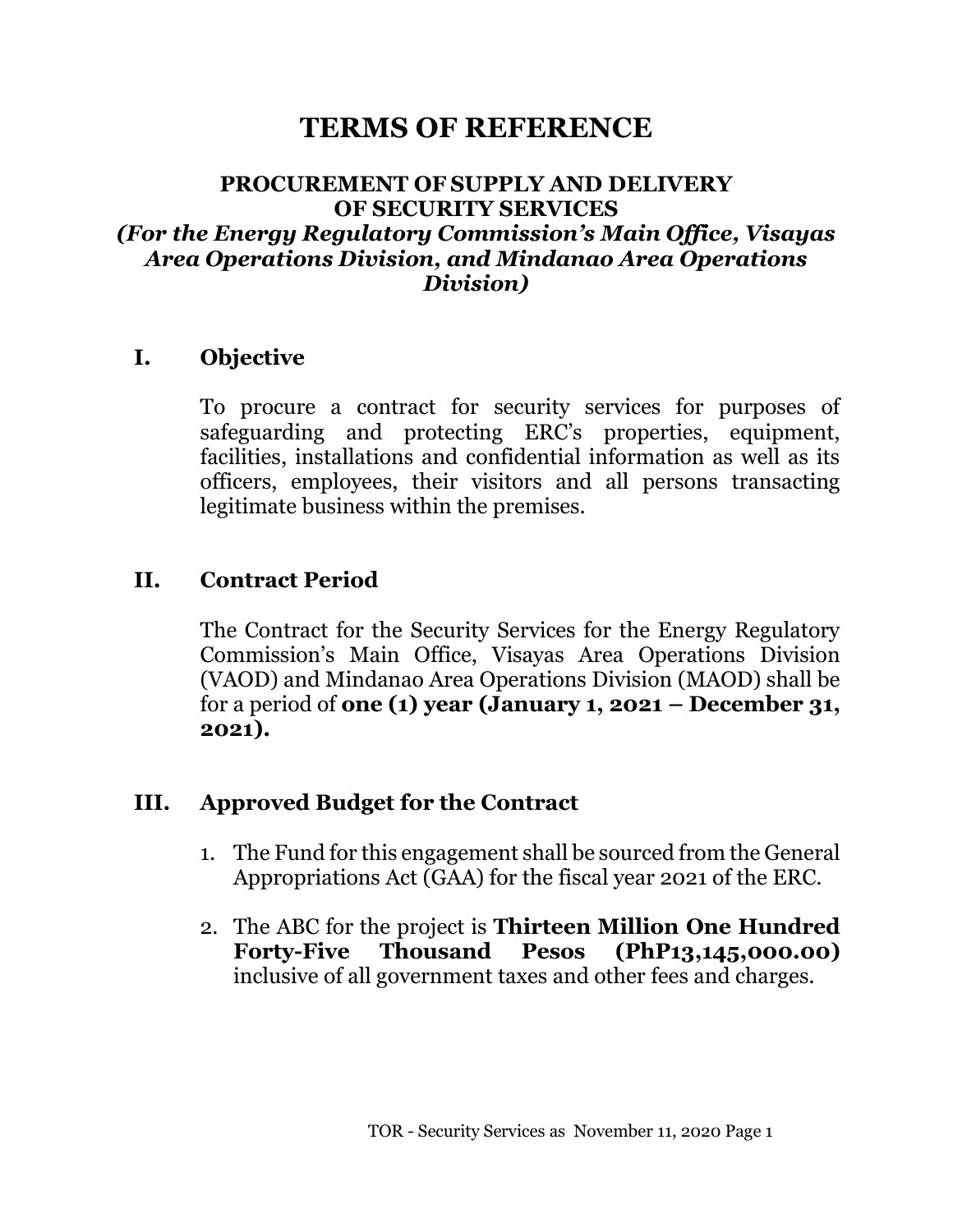## **IV. Mode of Procurement**

The procurement of Security Services for the Energy Regulatory Commission's Main Office, Visayas Area Operations Division (VAOD) and Mindanao Area Operations Division (MAOD) shall be undertaken through Competitive Bidding pursuant to R.A. No. 9184 and its 2016 Revised IRR.

## **V. Scope of the Project**

The Prospective bidders shall bid and provide security services for the Energy Regulatory Commission Offices *(Main, VAOD and MAOD),* with details as follows:

1. To provide twenty-three (23) Security Guards, including one supervisor, who shall inspect, monitor, secure and guard the offices of ERC *(Main, VAOD and MAOD)* by rotation, 24-hours a day from Monday to Sunday.

| No. of<br><b>Security</b><br><b>Guards</b> | Location                                                                                                            |
|--------------------------------------------|---------------------------------------------------------------------------------------------------------------------|
| 19                                         | <b>ERC Main Office</b><br>Pacific Center Building, 33 San Miguel Avenue,<br>Ortigas Center, Pasig City              |
| 2                                          | ERC Visayas Area Operations Division (VAOD)<br>St. Mary's Drive Banilad, Cebu City                                  |
| 2                                          | ERC Mindanao Area Operations Division (MAOD)<br>Mintrade Building Monteverde Avenue corner<br>Sales St., Davao City |

- 2. To perform the following:
	- TOR Security Services as November 11, 2020 Page 2 2.1 Guard and protect ERC properties from theft, arson, pilferage, trespassers, robbery, destruction and other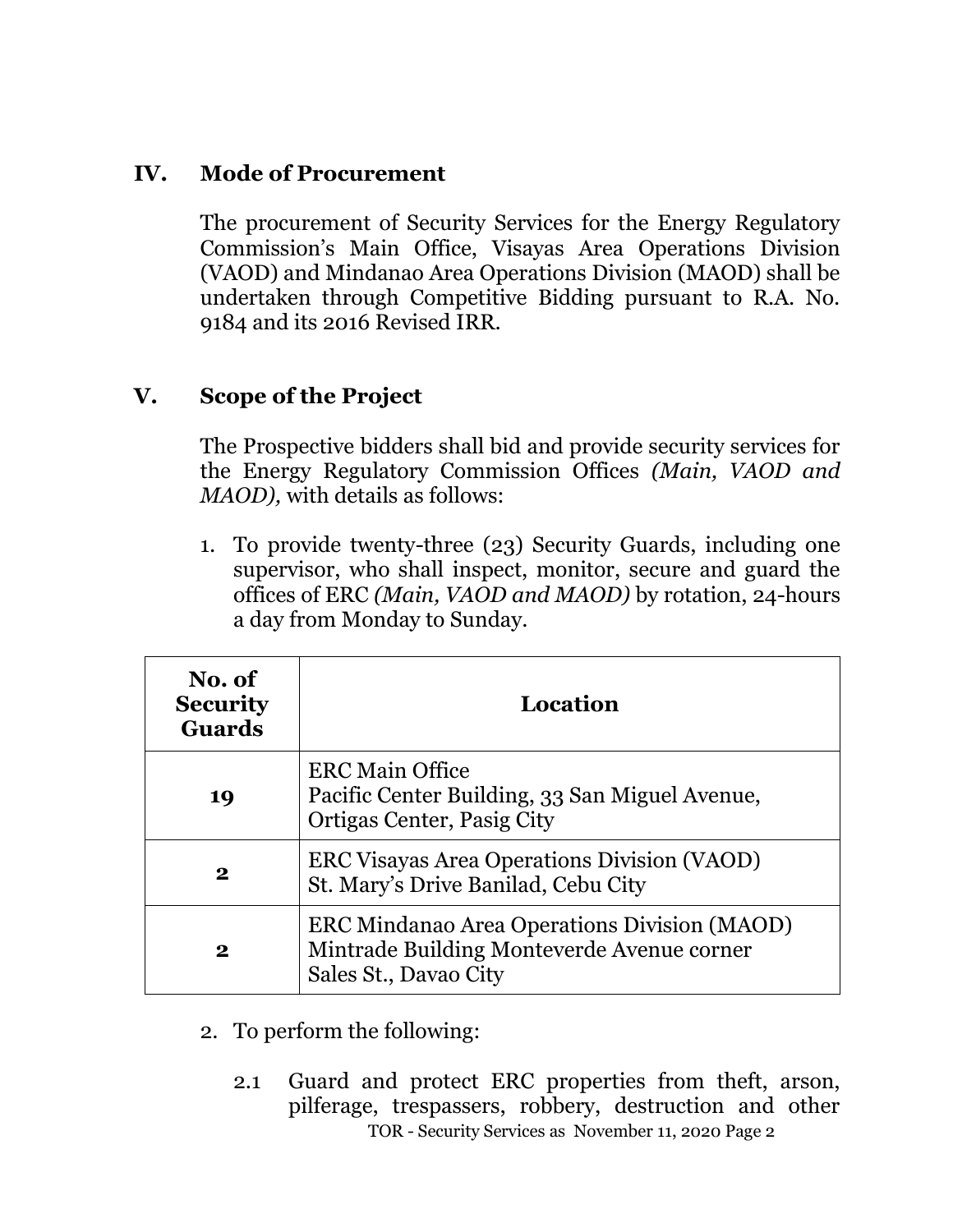unlawful acts committed by any person as well as maintain peace and order within ERC premises.

- 2.2 Protect ERC officials, employees, visitors and guests from assault, harassment, threat or intimidation, and other criminal acts, and to enforce and implement security and safety rules and regulations within ERC premises.
- 2.3 Conduct inspection of all bags and baggage carried by people coming in and out of the ERC premises.
- 2.4 Conduct random physical inspection of people coming in and out of the premises, as warranted.
- 2.5 Conduct thermal scanning of people coming in the premises.
- 2.6 Eighteen (18) security guards will be hired at day shift and five (5) guards at night shift.

For day shift (12 hours duty  $-18$  guards For night shift (12 hours duty) – 5 guards

### **VI. Minimum Track Record**

The ERC desires a security Contractor who has completed, within the last five (5) years from the date of submission and receipt of bids, a single largest contract that is similar to the Contract to be bid. A similar contract must be a security contract the value of which must be at least fifty percent (50%) of the Approved Budget for the Contract (ABC).

#### **VII. Obligations and Responsibilities**

1. The Contractor shall: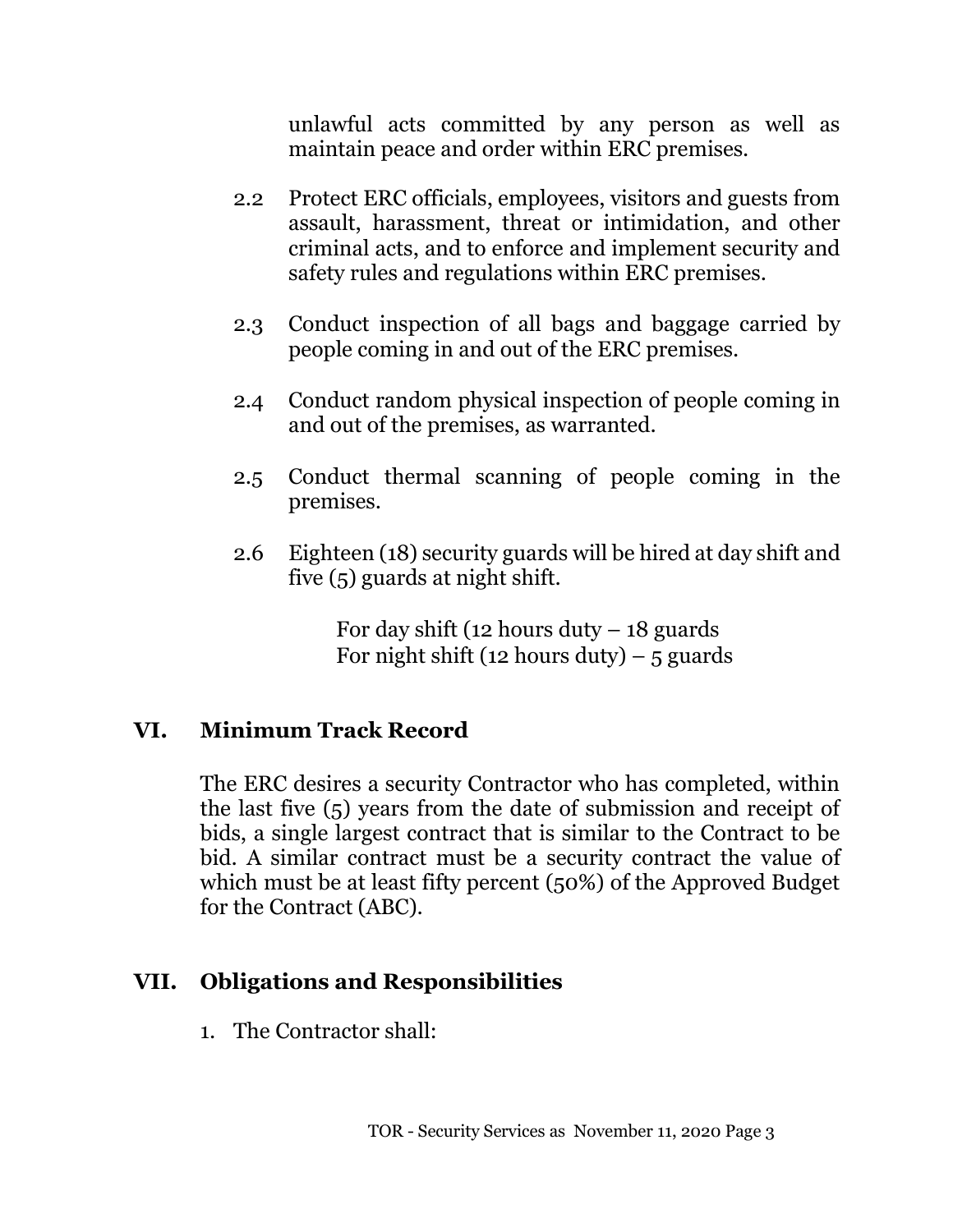- 1.1 Provide and operate efficient security plans and services in accordance with the standards prescribed by the ERC and the applicable laws, rules and regulations;
- 1.2 Provide ERC with specified number of qualified, competent, uniformed and armed guards who possess the following qualifications:
	- a. Must be Filipino citizen;
	- b. The guards must be at least 2nd year college or should have earned 72 units in college. The security guards should also have 3 years relevant experience as guards;
	- c. Must be physically and mentally fit and not less than 21 or more than 45 years of age;
	- d. Must have passed and undergone regular security service training within the last 6 months, psychological evaluation test, neuro-psychiatric examination, polygraph integrity profile and drug test;
	- e. Must be of good moral character, courteous, alert and without any pending criminal case filed in court or any police record involving criminal acts;
	- f. Must be duly licensed and properly screened and cleared by PNP, NBI, and other government offices issuing clearances for employment.
- 1.3 Provide and maintain the required security service equipment, mobile units and communications units and gears in ready and operational condition.
- 1.4 Provide registered firearms, nightsticks, and other paraphernalia, such as flashlights and hand-cuffs among others to its employees. For this purpose, it shall submit to ERC a list of firearms with the corresponding license numbers assigned to its employees.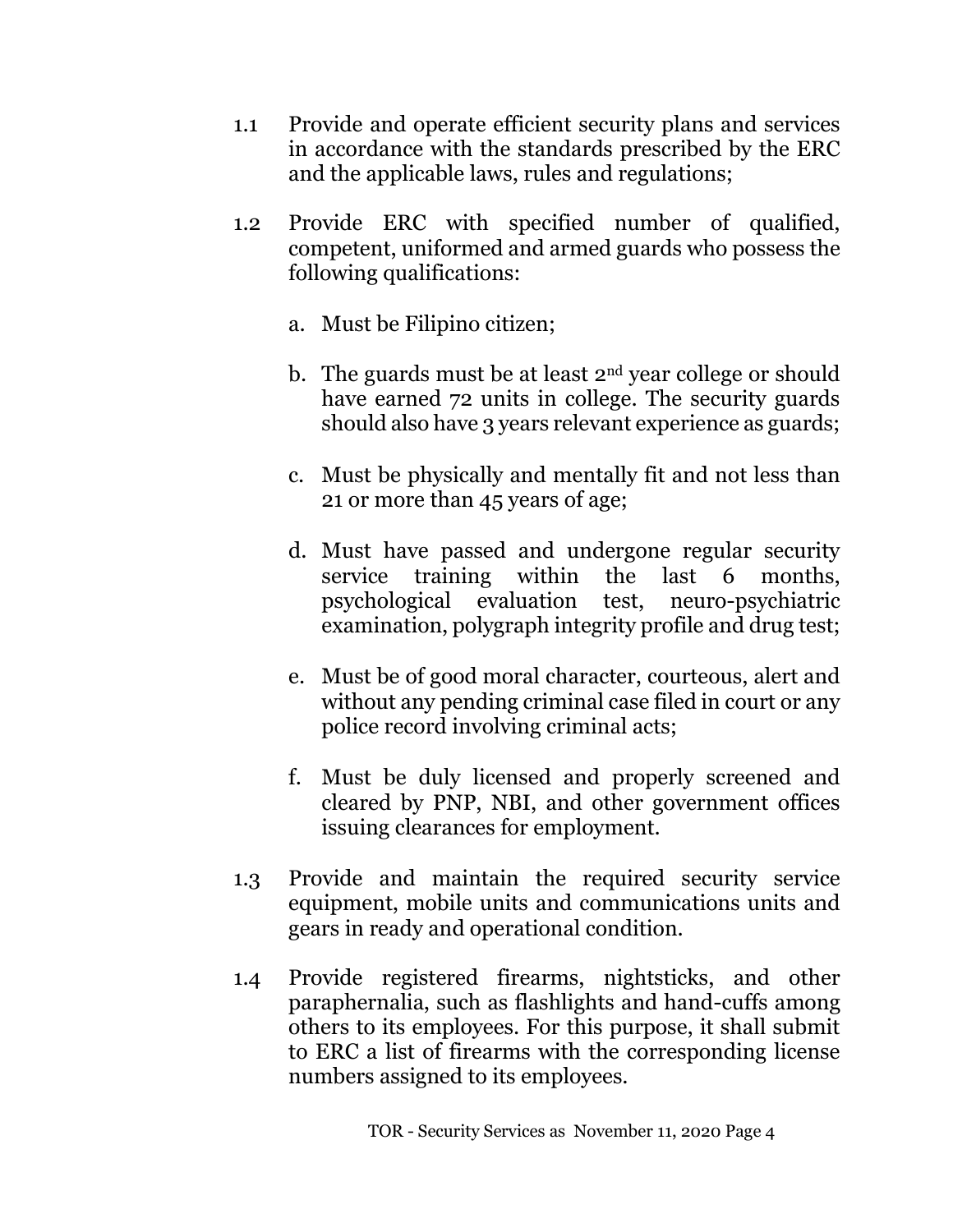- 1.5 Provide Personal Protective Equipment (PPE) to its employees, without any additional cost to the ERC.
- 1.6 Ensure that it is able to respond to situations that require immediate assistance, in any form, to its employees during national emergency situations, without any additional cost to the ERC.
- 1.7 Any one of the deployed security guards shall have appropriate trainings on any two (2) of the following:
	- a. Crowd Control Management;
	- b. Bomb Awareness and Management;
	- c. Intelligence and Investigation; and
	- d. Basic First Aid.
- 1.8 Provide at no expense to ERC, security training programs for all security guards to be deployed such as, but not limited to the following:
	- a. Recognition of characteristics and behavioral patterns of persons who are likely to threaten security,
	- b. Techniques use to circumvent security measures,
	- c. Crowd management and control techniques,
	- d. Security-related communications,
	- e. Inspection, control and monitoring techniques,
	- f. Basic Intelligence and Investigation Course, and Report Writing.
- 1.9 Comply with all laws, rules, and regulations, as well as other social legislations in favor of its security guards.
- 1.10 Provide a Supervisor who shall oversee security operations at the expense or overhead of the security services contractor.
- 1.11 Submit to the ERC daily reports in accordance with the form prescribed by ERC at five o'clock in the afternoon (5:00 P.M.). Unusual incidents, such as those involving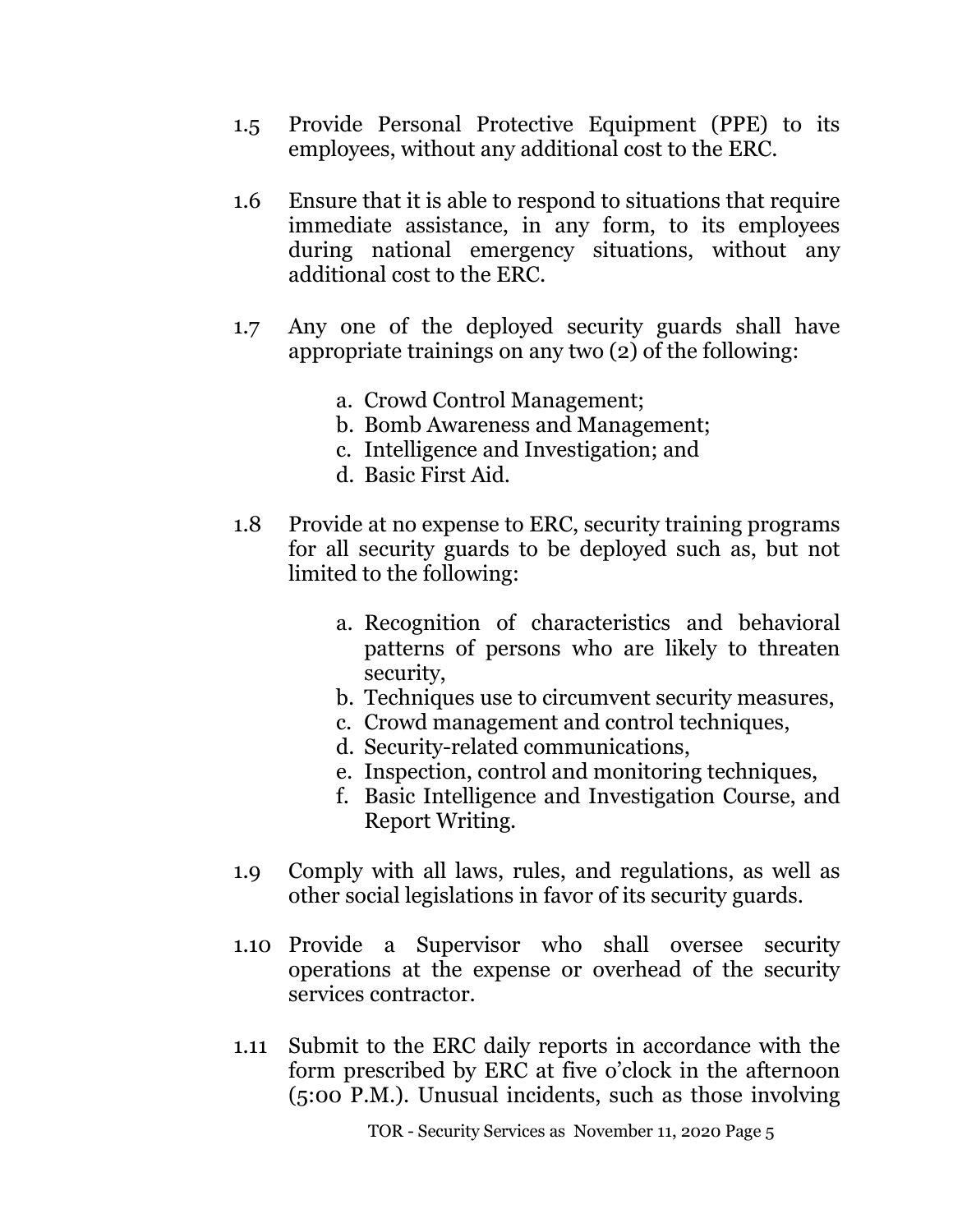danger to life or property, injuries, altercations or disturbances, theft, and violations of ERC rules and policies, shall be reported immediately, but not later than two (2) hours from the discovery of the said incident.

- 1.12 Prepare and maintain a log book that should be made available for inspection at any time. A certified true copy thereof should be submitted within twenty-four (24) hours upon the request of ERC.
- 1.13 Assume liability for any or all losses and damages for destructions to property or death/injuries sustained by the ERC, its employees and guests, which are directly attributable to the negligence, fault, laxity, unlawful act or misconduct of the Contractor or any of its officers or security guards.
- 1.14 Provide insurance coverage or pay for life insurance premium for its security guards.
- 1.15 Comply with the reportorial requirements prescribed by ERC relative to the contractual obligations under the Contract.
- 1.16 Comply with all other applicable laws, rules, and regulations.
- 2. The ERC shall:
	- 2.1 Allocate the total amount of **Thirteen Million One Hundred Forty-Five Thousand Pesos (PhP13,145,000.00)**, inclusive of all government taxes and other fees and charges, as the Approved Budget for the Contract (ABC) to cover the payment of the services rendered by the security personnel deployed threat by the winning Contractor.
	- 2.2 Pay the winning Contractor the Monthly Billing Rates stipulated in said Contract, subject to existing government auditing and accounting rules and regulations, for and in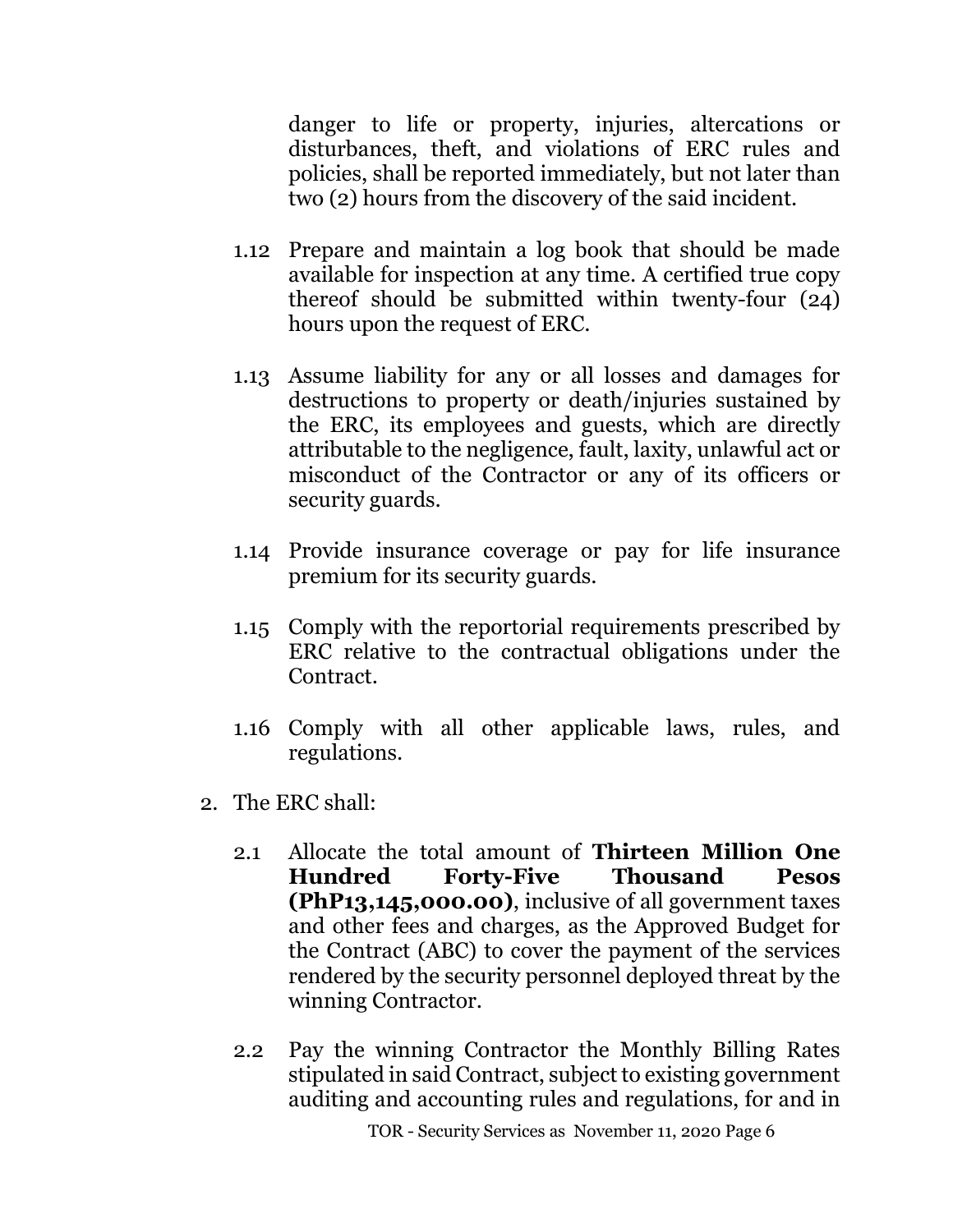consideration of the services rendered by security personnel deployed by the winning Contractor and upon presentation of its semi-monthly personnel payment and affidavit or sworn certification that it has paid the salaries and benefits of its personnel for the period covered, per submitted payroll, and remitted the corresponding premiums to Pag-ibig, SSS, Philhealth, ECC, etc.

### **VIII. Rights of Contractor and ERC**

- 1. The Contractor shall:
	- 1.1 Collect lawful charges for the services rendered upon submission of reportorial requirements and compliance with the terms of the contract.
	- 1.2 Confer or meet with the authorized representatives of ERC on issues and concerns pertaining to proper implementation of the Contract.
- 2. The ERC shall:
	- 2.1 Develop together with the Contractor a Security Plan.
	- 2.2 Require the Contractor to submit supporting documents as basis for payment of services rendered by its security guards.
	- 2.3 Terminate and/or cancel the Contract as may be provided for therein.
	- 2.4 Exercise functional and operational supervision over the security guards deployed under the Contract for its proper implementation.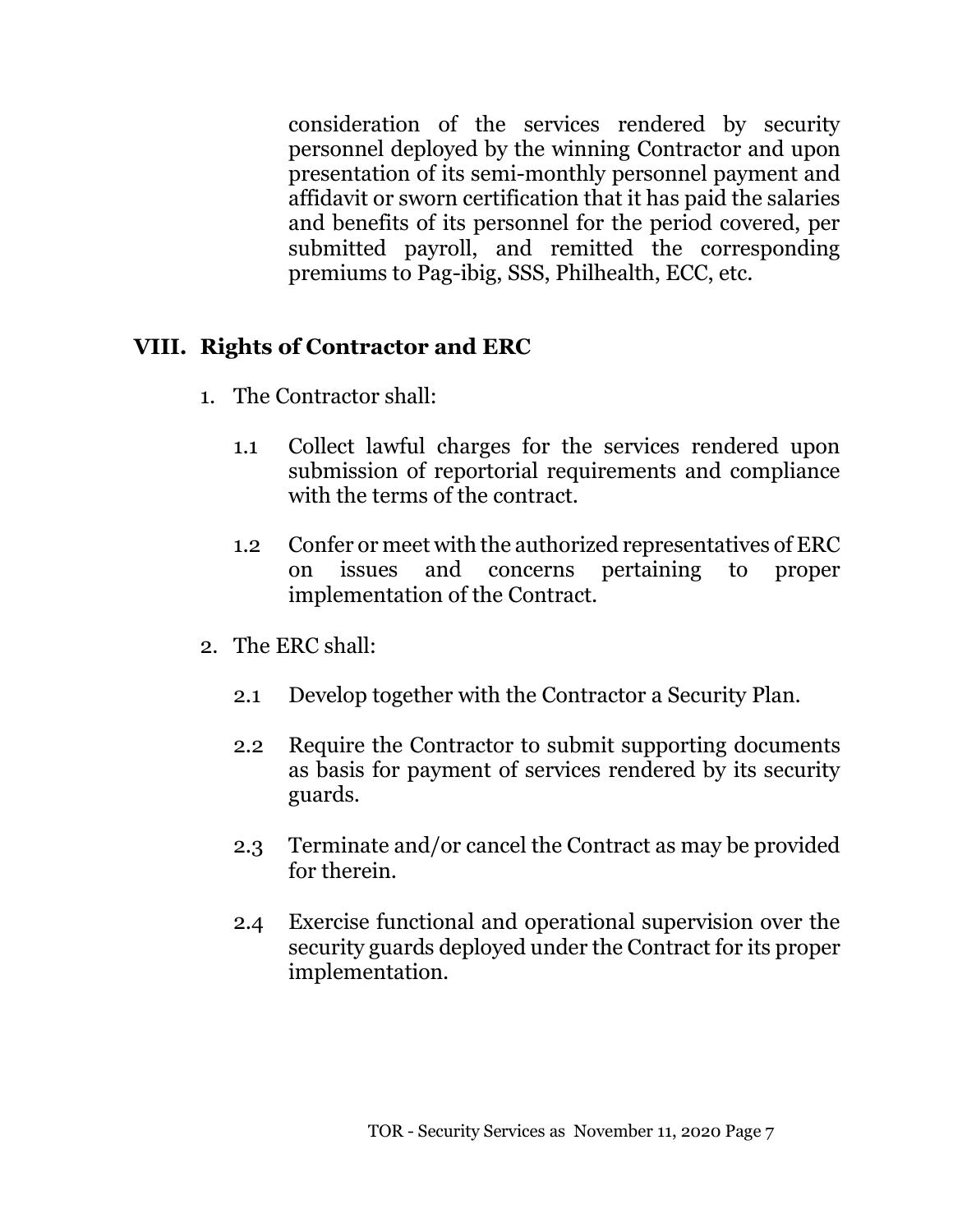## **IX. Qualifications of the Contractor**

The Contractor should have the necessary eligibility, experience and expertise in providing the security services, as provided in the Bid Documents.

## **X. Liquidated Damages**

- a. Where the Contractor refuses or fails to satisfactorily complete the work within the specified contract time, plus any extension time duly granted, and is thereby in default under the contract, the Contractor shall pay ERC for liquidated damages, and not by way of penalty, an amount, as provided in the conditions of the contract, equal to one tenth  $(1/10)$  of one percent  $(1%)$  of the cost of the unperformed portion for everyday of delay. Once the cumulative amount of liquidated damages reaches ten percent (10%) of the amount of the contract, the ERC may rescind or terminate the contract, without prejudice to other courses of action and remedies available under the circumstances such as but not limited to forfeiture of performance security and/or blacklisting of the Contractor.
- b. For entitlement to such liquidated damages, ERC need not prove the damages actually incurred. Said damages in any amount shall be deducted from any money due or which may become due to the Contractor under the Contract and/or collect such liquidated damages from the retention money or other securities posted by the Contractor at the ERC's convenience.

## **XI. Force Majeure**

If a force majeure situation arises, the Contractor shall promptly notify the ERC in writing of such condition and the cause thereof. Unless otherwise directed by the ERC in writing, the Contractor shall continue to perform its obligations under the Contract as far as is reasonably practical, and shall seek all reasonable alternative means for performance not prevented by the force majeure.